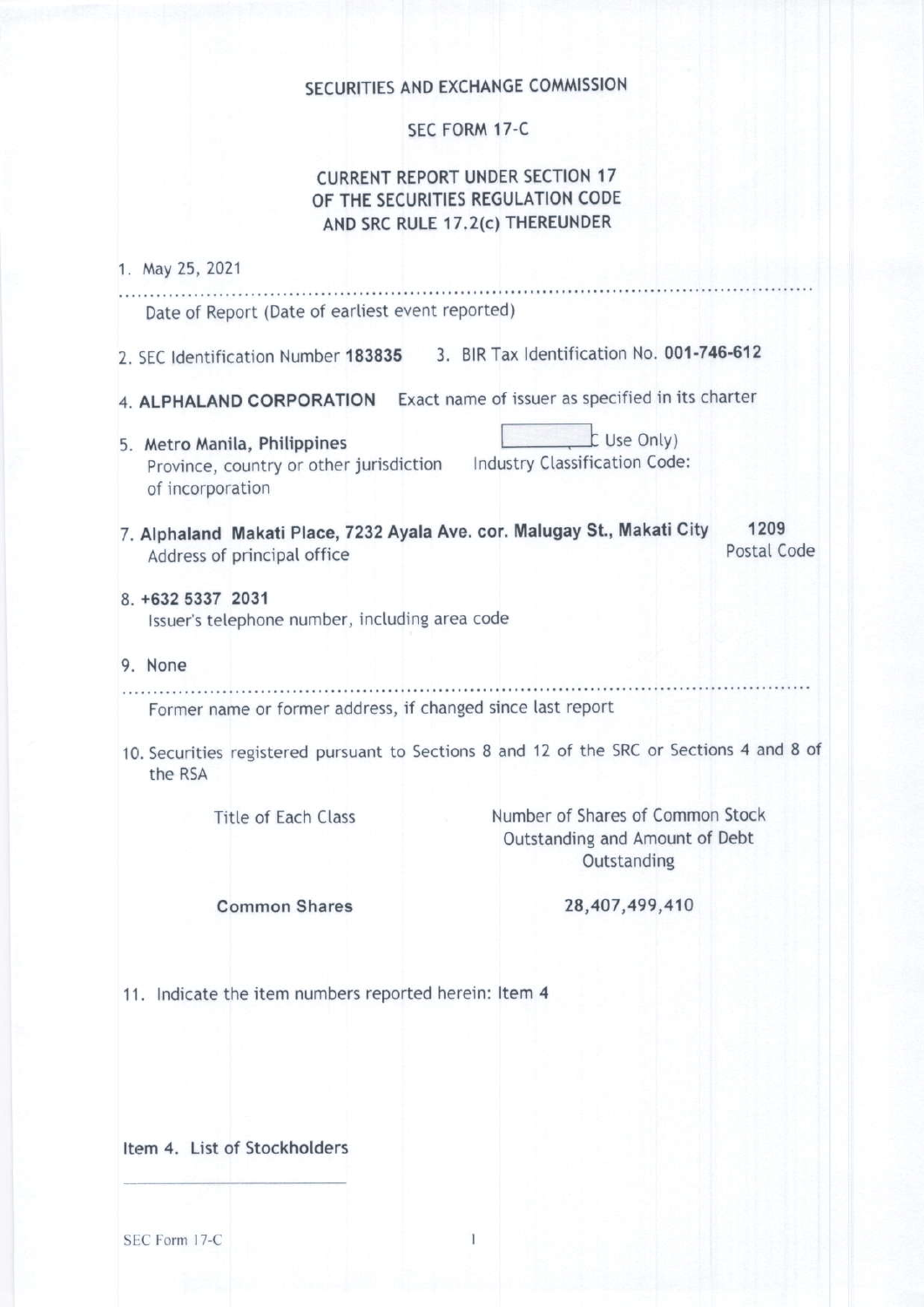Enclosed is the list of stockholders of the Company as of record of 24 May 2021 who are entitled to notice and to vote at the annual stockholder's meeting of Alphaland Corporation ("the Company") to be held on 8 June 2021.

## **SIGNATURES**

Pursuant to the requirements of the Securities Regulation Code, the Issuer has duly caused this report to be signed on its behalf by the undersigned hereunto duly authorized.

25 May 2021

Date

**ALPHALAND CORPORATION** Issuer

**prporate Secretary** 

SEC Form 17-C

 $\overline{2}$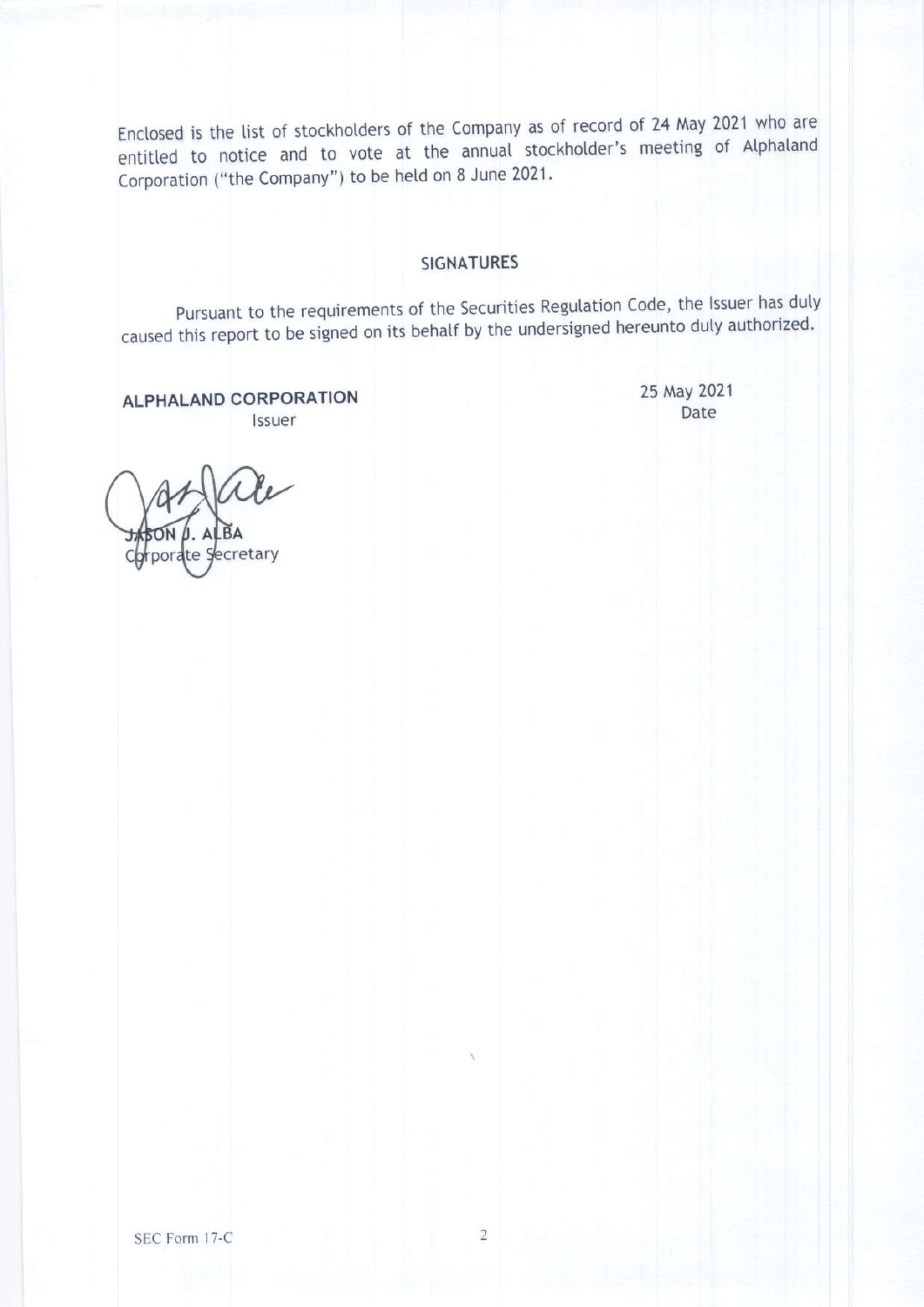#### ALPHALAND CORPORATION LIST OF STOCKHOLDERS AS OF MAY 24, 2021

|            |                                                             | Citizenship          | No. of Shares             | $\%$           |
|------------|-------------------------------------------------------------|----------------------|---------------------------|----------------|
| 1.         | Alphaland Development, Inc.                                 | Filipino             | 13,792,109,780            | 48.55%         |
| 2.         | Andolano, Domingo                                           | Filipino             | 5,000                     | 0.00%          |
| 3.         | Ang, Jason Te                                               | Filipino             | 50,000                    | 0.00%          |
| 4.         | Angara, Juan Edgardo M.                                     | Filipino             | 10                        | 0.00%          |
| 5.         | Arculli, Derek                                              | Filipino             | 100,000,000               | 0.35%          |
| 6.         | Asperin, Michael Angelo Patrick                             | Filipino             | 1,000                     | 0.00%          |
| 7.         | Au, Owen Nathaniel S. ITF Li Marcus M. Au                   | Filipino             | 100                       | 0.00%          |
| 8.         | <b>Azurestar Corporation</b>                                | Filipino             | 280,626,360               | 0.99%          |
|            | Bantugan, Arnold Janssen T. or Christine Angeli L.          |                      |                           |                |
| 9.         | Bantugan                                                    | Filipino             | 20,000                    | 0.00%          |
| 10.        | Bautista, Jaime J.                                          | Filipino             | 10                        | 0.00%          |
| 11.        | <b>Boerstar Corporation</b>                                 | Filipino             | 1,677,884,300             | 5.91%          |
| 12.        | Boquiron, Joel &/or Elvira                                  | Filipino             | 2,000                     | 0.00%          |
| 13.        | Borshchevskaya, Marina                                      | Russian              | 900                       | 0.00%          |
| 14.        | Castro, Maria Rita                                          | Filipino             | 30,500                    | 0.00%          |
| 15.        | Citadel Investments Limited                                 | Filipino             | 100,000,000               | 0.35%          |
| 16.        | Citibank N.A. Manila FAO 6002079432                         | American             | 54,000                    | 0.00%          |
| 17.        | Coherco Sec., Inc. FAO 130118091401                         | Russian              | 197,000                   | 0.00%          |
| 18.        | Coherco Sec., Inc. FAO 181513051200                         | Filipino             | 168,000                   | 0.00%          |
| 19.        | Cruz, Conrado S. &/or Vivian A. Cruz                        | Filipino             | 4,000                     | 0.00%          |
| 20.        | Crystalventures, Inc.                                       | Filipino             | 236,015,807               | 0.83%          |
| 21.        | De Ocampo, Rosalinda &/or Leonard                           | Filipino             | 10,000                    | 0.00%          |
| 22.        | De Ocampo, Rosalinda R.                                     | Filipino             | 61,000                    | 0.00%          |
| 23.        | De Pio, Annaive Ezra                                        | Filipino             | 30,500                    | 0.00%          |
| 24.        | Diaz, Johann Dale J.                                        | Filipino             | 10                        | 0.00%          |
| 25.        | Digamon, Rolando                                            | Filipino             | 5,000                     | 0.00%          |
| 26.        | Dumandan, Marcos M.                                         | Filipino             | 30,500                    | 0.00%          |
| 27.        | Earthlight, Inc.                                            | Filipino             | 125,340,669               | 0.44%          |
| 28.        | Empuerto, Engelbert T. or Alexander M. Empuerto             | Filipino             | 10                        | 0.00%          |
| 29.        | Erese, Cherry Manalo                                        | Filipino             | 97,000                    | 0.00%          |
| 30.        | Eviota, Fidel &/or Lilia                                    | Filipino             | 122,000                   | 0.00%          |
| 31.        | G. D. Tan & Co., Inc.                                       | Filipino             | 70,000                    | 0.00%          |
| 32.        | Galaxyhouse, Inc.                                           | Filipino             | 237,861,111               | 0.84%          |
| 33.        | Gemplace Resources, Inc.                                    | Filipino             | 234,371,130               | 0.83%          |
| 34.        | <b>Globalcentric Corporation</b>                            | Filipino             | 125,602,642               | 0.44%          |
| 35.        | Gomez, Josefino R.                                          | Filipino             | 3,110                     | 0.00%          |
| 36.        | Grey, Bianca Denise J.                                      | Filipino             | 4,000                     | 0.00%          |
| 37.        | Herrera III, Florentino M.                                  | Filipino             | 10                        | 0.00%          |
| 38.        | J. M. Barcelon & Co., Inc.                                  | Filipino             | 15,000                    | 0.00%          |
| 39.        | Kashuba, Larysa                                             | Ukraine              | 50,000                    | 0.00%          |
| 40.        | Lim, Francisco Ed.                                          | Filipino             | 10                        | 0.00%          |
| 41.        | Locsin, Mario J.                                            | Filipino             | 1,000                     | 0.00%          |
| 42.        | <b>Loustar Corporation</b>                                  | Filipino             | 278,190,305               | 0.98%          |
|            |                                                             |                      |                           | 0.00%          |
| 43.        | M. J. Soriano Trading, Inc.                                 | Filipino<br>Filipino | 1,000<br>90,118,820       |                |
| 44.        | <b>Major Holdings Corporation</b>                           |                      |                           | 0.32%          |
| 45.<br>46. | Major Properties, Inc.<br>Mega Access Capital Ventures Inc. | Filipino<br>Filipino | 73,881,180<br>126,063,525 | 0.26%<br>0.44% |
| 47.        | Mercado, Zenaida A.                                         | Filipino             | 10,000                    | 0.00%          |
| 48.        | Noble Care Management Corporation                           | Filipino             | 145,916,470               | 0.51%          |
|            |                                                             |                      |                           |                |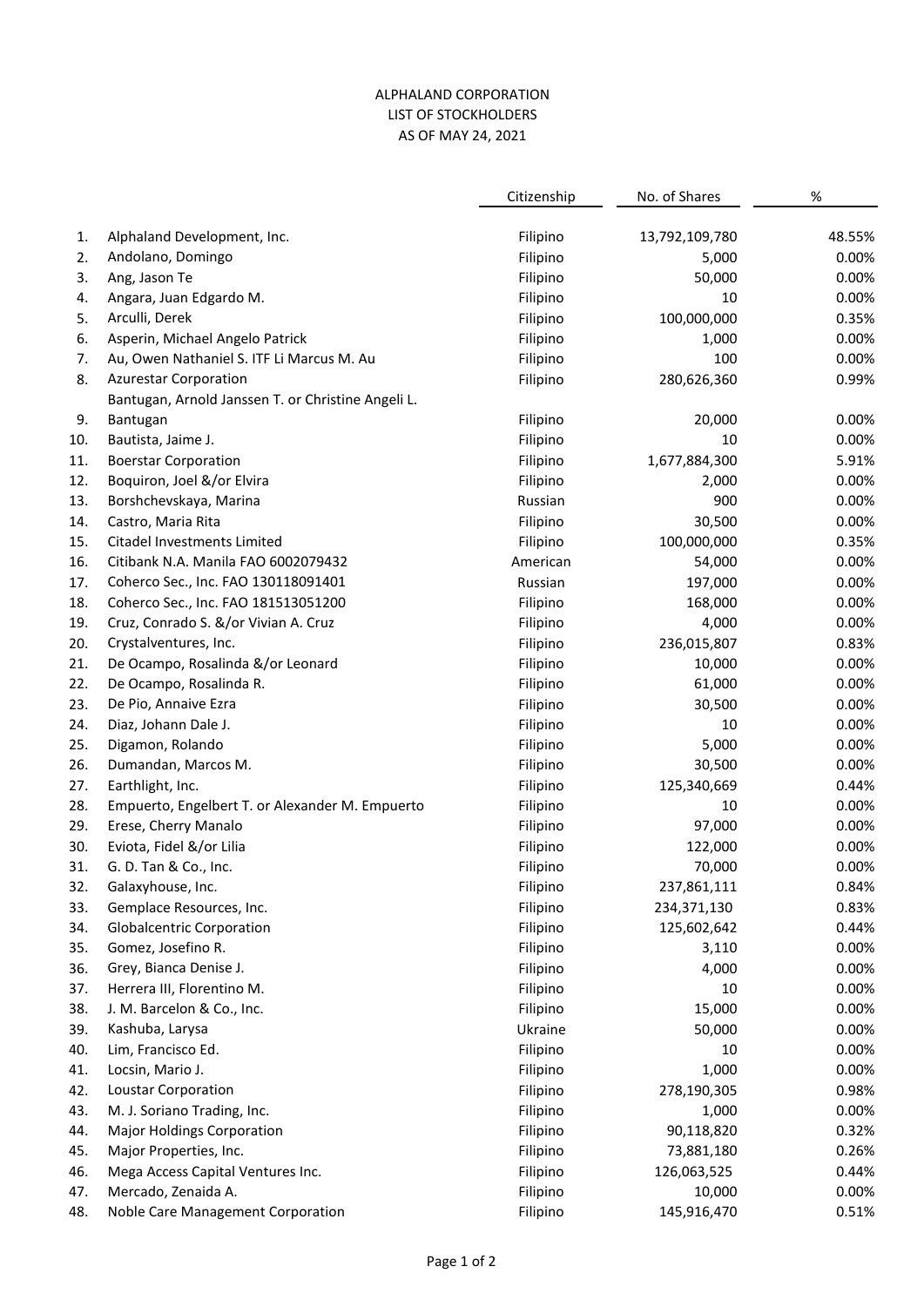|     |                                                    | Citizenship  | No. of Shares | %      |
|-----|----------------------------------------------------|--------------|---------------|--------|
|     |                                                    |              |               |        |
| 49. | Olasiman, Edilberto O.                             | Filipino     | 110,000       | 0.00%  |
| 50. | Ongpin, Michelle S.                                | Filipino     | 1,000         | 0.00%  |
| 51. | Ongpin, Roberto V.                                 | Filipino     | 10            | 0.00%  |
| 52. | Oreta, Mario A.                                    | Filipino     | 10            | 0.00%  |
| 53. | PCD Nominee Corporation (Filipino)                 | Filipino     | 80,500        | 0.00%  |
| 54. | PCD Nominee Corporation (Non-Filipino)             | Non-Filipino | 1,000         | 0.00%  |
| 55. | Ponce, Ferdinand C.                                | Filipino     | 300           | 0.00%  |
| 56. | Powerventures, Inc.                                | Filipino     | 274,482,528   | 0.97%  |
| 57. | Recto, Eric O.                                     | Filipino     | 10            | 0.00%  |
| 58. | Red Epoch Group Ltd.                               | Hongkong     | 961,134,130   | 3.38%  |
| 59. | <b>Redcrest Holdings Corporation</b>               | Filipino     | 123, 197, 783 | 0.43%  |
| 60. | <b>Regenstar Holdings Corporation</b>              | Filipino     | 125,204,333   | 0.44%  |
| 61. | Regina Capital Development Corporation 022332      | Filipino     | 300           | 0.00%  |
| 62. | Regina Capital Development Corporation 022355      | Russian      | 1,286,400     | 0.00%  |
| 63. | RVO Capital Ventures Corporation                   | Filipino     | 8,426,567,460 | 29.66% |
| 64. | Sacuan, Jesus                                      | Filipino     | 10,000        | 0.00%  |
| 65. | Salingay, Henry                                    | Filipino     | 25,500        | 0.00%  |
| 66. | Santos, Manuel M.                                  | Filipino     | 30,500        | 0.00%  |
| 67. | Sanvictores, Julius Victor Emmanuel J.             | Filipino     | 1,000         | 0.00%  |
| 68. | Shou Ren Chi                                       | Venezuelan   | 200           | 0.00%  |
| 69. | Siasat, Marianito Enrique P.                       | Filipino     | 5,000         | 0.00%  |
| 70. | Soliven, Stephen G.                                | Filipino     | 2,640         | 0.00%  |
| 71. | Southern Star Investment Limited                   | Filipino     | 890,000,000   | 3.13%  |
| 72. | Sucgang, Ruel                                      | Filipino     | 30,500        | 0.00%  |
| 73. | Summer Wind Capital Ventures Corporation           | Filipino     | 208,943,956   | 0.74%  |
| 74. | Tan, Erickson C. or Cherrie U. Tan                 | Chinese      | 7,000         | 0.00%  |
| 75. | Tan, Lorenzo V.                                    | Filipino     | 10            | 0.00%  |
| 76. | Teodoro, Jr., Gilberto Eduardo Gerardo C.          | Filipino     | 10            | 0.00%  |
| 77. | Tiu Lim, Mark Anthony                              | Filipino     | 100           | 0.00%  |
| 78. | Tolentino, Jose Rodelio B. or Marivic R. Tolentino | Filipino     | 25,000        | 0.00%  |
| 79. | Tower Securities, Inc.                             | Filipino     | 1,108,480     | 0.00%  |
| 80. | Tower Securities, Inc.                             | Non-Filipino | 182,400       | 0.00%  |
| 81. | Tower Securities, Inc. A/C ISKVAN01                | Ukraine      | 640,000       | 0.00%  |
| 82. | <b>Towermill Capital Ventures Corporation</b>      | Filipino     | 235,547,863   | 0.83%  |
| 83. | Tuason, Albert L.                                  | Filipino     | 1,000         | 0.00%  |
| 84. | Uy, Dennis A.                                      | Filipino     | 10            | 0.00%  |
| 85. | Valencia, Jesus San Luis                           | Filipino     | 100           | 0.00%  |
| 86. | Verayo, Voltaire                                   | Filipino     | 5,000         | 0.00%  |
| 87. | Villarin, Jose Ramon T.                            | Filipino     | 10            | 0.00%  |
| 88. | Yu, Gregorio T.                                    | Filipino     | 10            | 0.00%  |
| 89. | Yulo, Marriana H.                                  | Filipino     | 100           | 0.00%  |
|     |                                                    |              |               |        |

Total issued and outstanding shares (exclusive of 4,239,000 in treasury) - 28,873,656,922